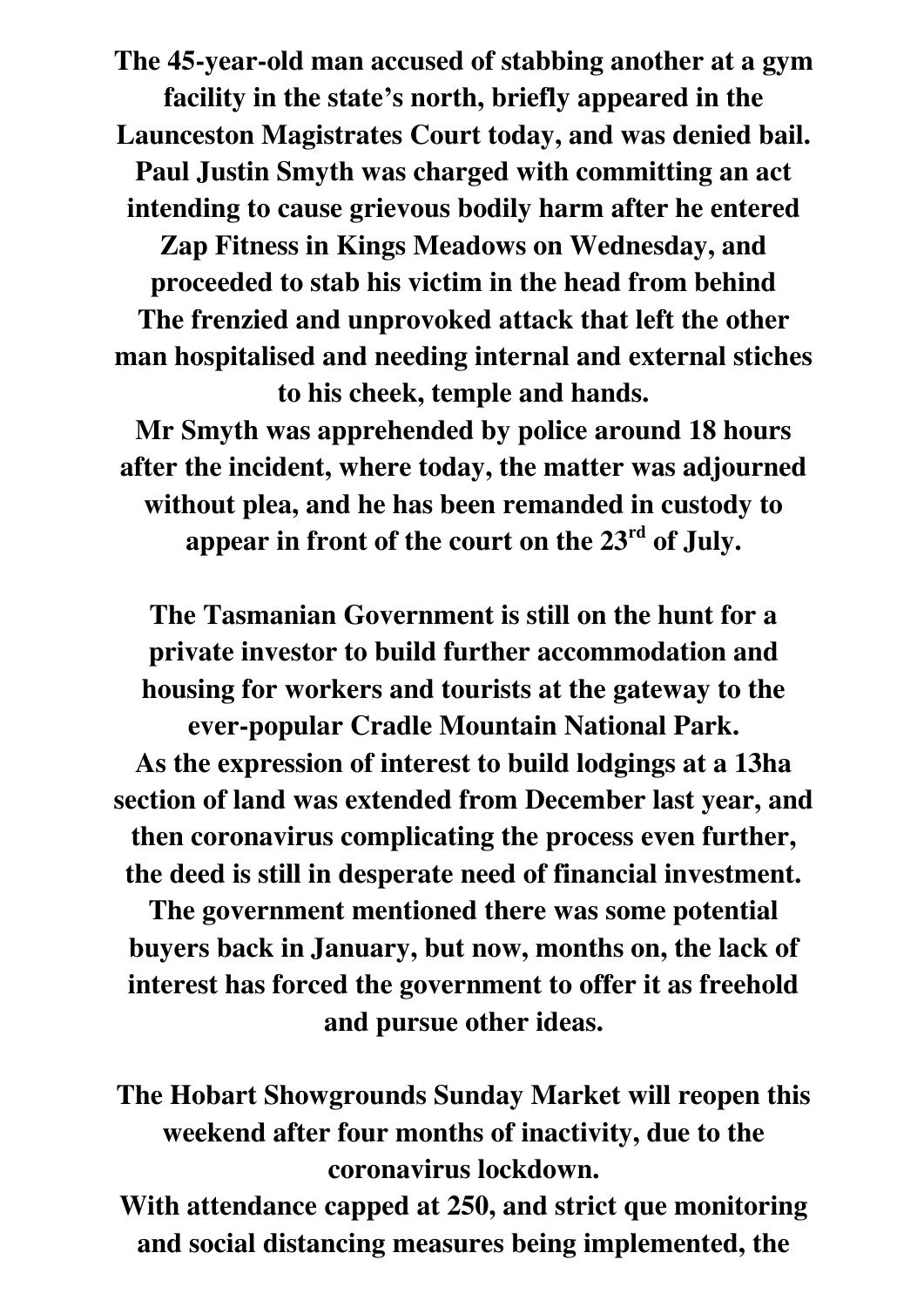**market has already attracted 60 stallholders and hopes the unique items on offer like cakes, preserves, antiques, plants and bric-a-brac, encourage patrons to flock back to the weekly event.** 

**Aaand independent MP Andre Wilkie has revealed damning evidence of a local pub seemingly having total disregard for social distancing regulations, where a number of patrons are well within the allocated distancing while playing the poker machines. Mr Wilkie said he was anonymously handed images and video footage of four punters at neighbouring machines sitting shoulder-to-shoulder, going about playing the pokies at the Carlyle Hotel in Derwent Park, saying the actions were a complete disregard for government sanctioned COVID-19 safety requirements. Highlighting Victoria's alarming situation and their recent influx of cases, Mr Wilkie mentioned the establishment itself, quote "may be maximising their own profits, but they're putting the community at risk, and putting the state at risk of a second wave." He also brought up rumours of other gambling premises at fault of safety breaches, including Wrest Point, but** 

**Federal Group Executive General Manager Daniel Hanna said they are complying with safety regulations as much as possible, touting attendance caps and rigorous cleaning and hygiene processes.** 

**To sports news now, and Supercars Australia has announced that the Tasmanian leg of the competition that was supposed to take place in April has officially been rescheduled to later this year.**